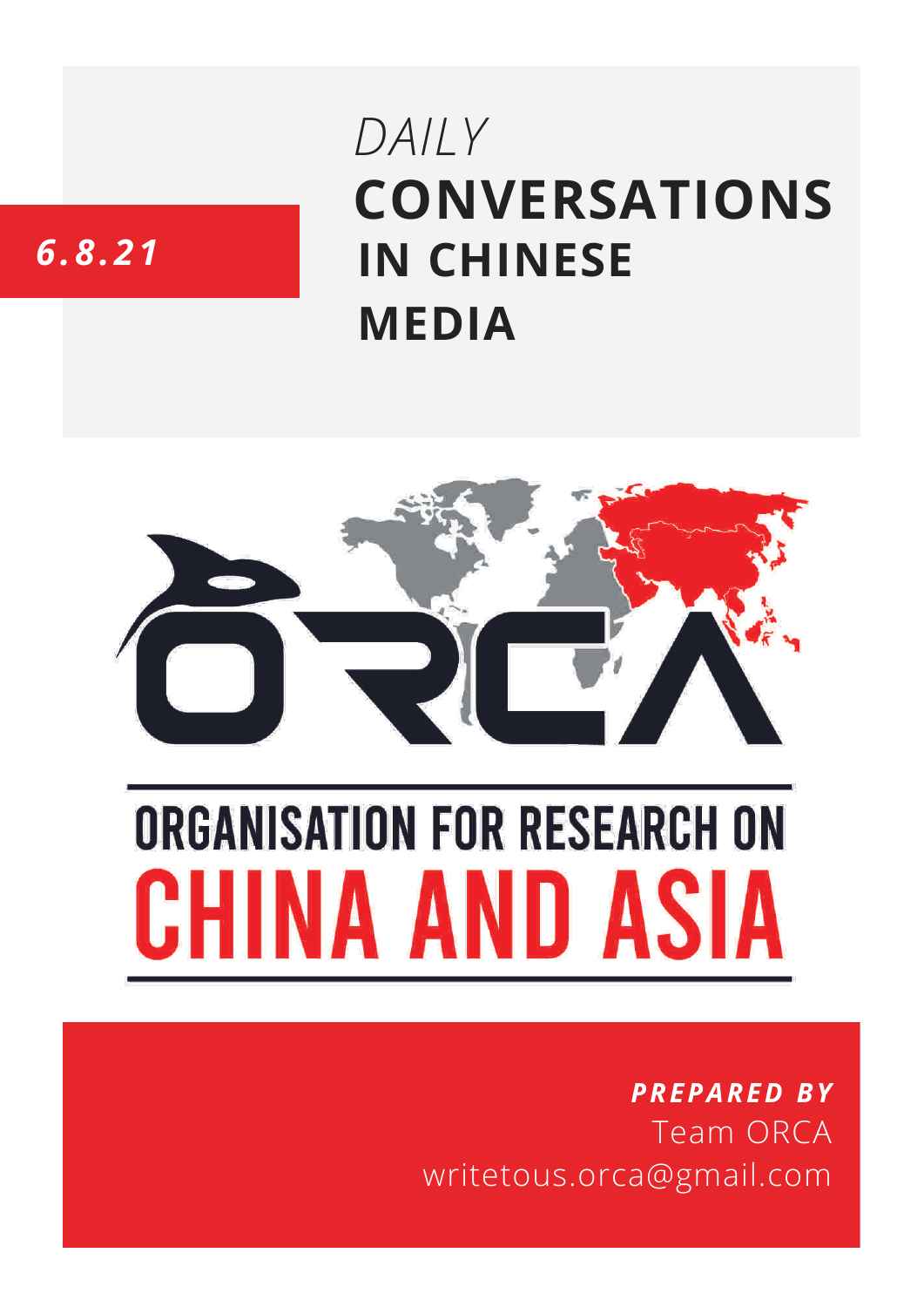#### **I. Social Media Chatter in China**

- **Online trolling and harsh comments continue for Japanese and Taiwanese Olympians:** Even as China is leading the table for gold medals at the 2020 Olympics, Chinese social media remains harsh on its own athletes who lost medals as well as towards winners from Taiwan and Japan (even Australia and India). National pride has swept through Chinese social media especially as China's ties with countries in the postpandemic geopolitical order have been adversely impacted.
- **Images of Mao badges censored:** Chinese state and social media have [censored](https://www.rfa.org/english/news/china/olympics-mao-08042021084321.html) images of gold medalists Bao and Zhong's Mao badges amid an investigation into whether the badges broke Olympic rules. The move sparks ire among Maoists and leftists back home in [#China](https://twitter.com/hashtag/China?src=hashtag_click), who believe Mao is a symbol of national pride.
- **Weibo admin discontinues 'Star Power' list, potentially in light of calls for more accountability post Kris Wu sexual misconduct allegations:** On August 6th, [Weibo](https://www.guancha.cn/politics/2021_08_06_601934_s.shtml) 微博 admin issued an announced that the Weibo "Star Power List" was offline. In order to encourage fans to chase stars rationally and fulfill their corporate responsibilities, Weibo decided to take the "Star Power List" offline; the list was launched in 2014 to break the criteria for evaluating the influence of celebrities by computing number of fans and interaction time.

#### **II. News in China**

- India-China agreed to disengage from Gogra in Eastern Ladakh which is one of the three remaining key points of friction that resolution is still awaited on via border talks. The standoffs in Depsang and Hot Springs continue.
- A week after China, led by foreign minister Wang Yi, hosted a Taliban delegation in the city of Tianjin, Afghanistan envoy to China has questioned Taliban's pledge to Beijing on not harbouring Islamist militants seeking to separate Xinjiang, saying the insurgent group cannot be trusted. The killing of Dawa Khan Menapal, head of the Government Media and Information Centre, has also been widely covered in Chinese media. Nonetheless, Chinese state-media outlets like Global Times have stated that making an enemy of Taliban is not in 'best [interest](https://www.globaltimes.cn/page/202107/1229006.shtml)' of Taliban.